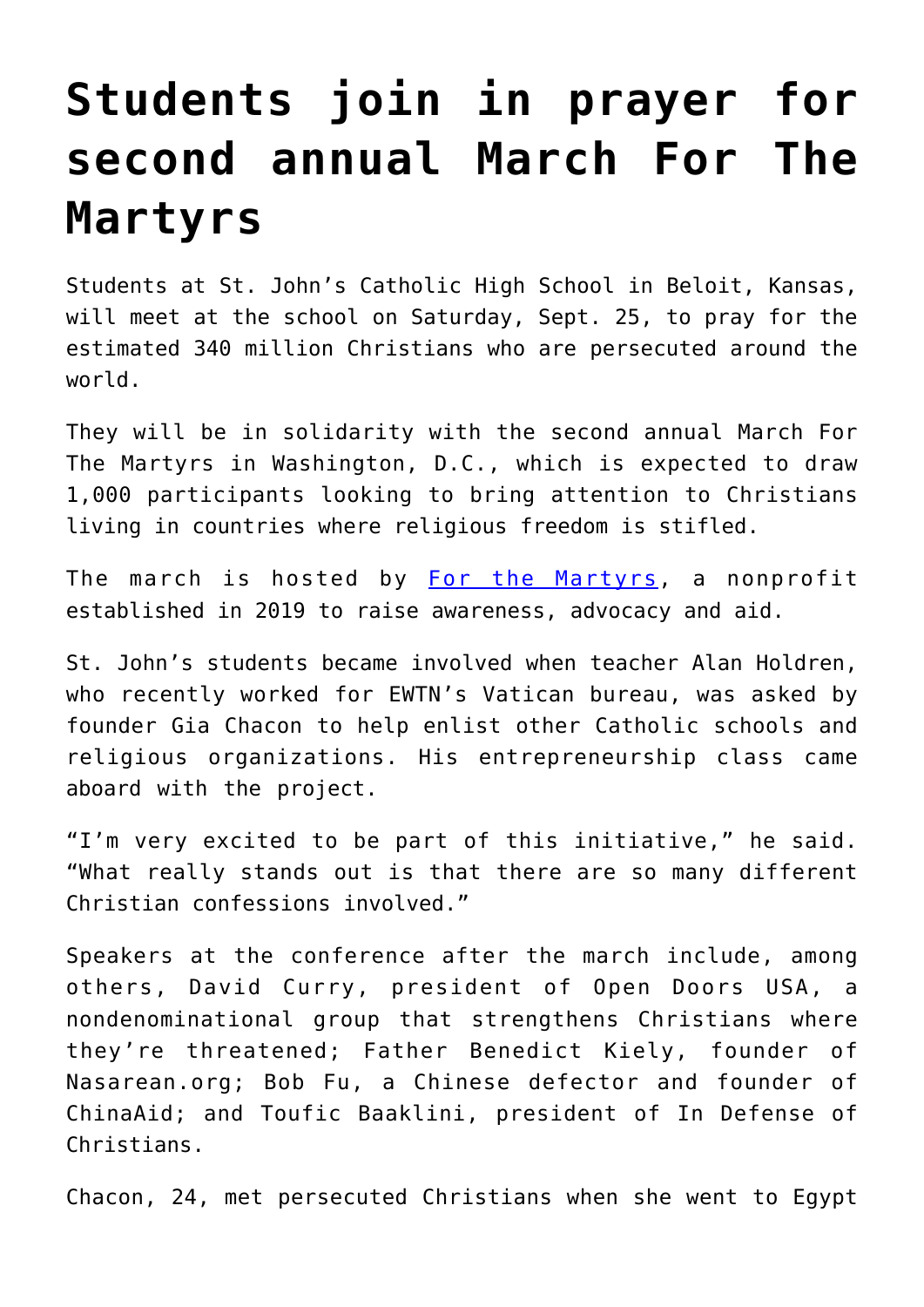in 2017 with Chesed Hope For Humanity. Her grandmother, Dr. Michelle Corral, is founding president and previously a coworker with the Missionaries of Charity, when she met Mother Teresa. She also helped to smuggle Bibles into China in the 1980s.

"I heard stories from my grandmother that had an impact on my life," Chacon said. "And when I was in Egypt, I realized that it wasn't just the older generation but also younger people who were willing to lay down their lives for Christ."

The young Catholic called it a "defining moment when God was calling" her to do something greater for the persecuted Church. She took those experiences back home, had conversations about the issues, and prayed.



Gia Chacon and children along the Jordanian-Syrian border. Courtesy photo

"I asked God, how can we as the body of Christ in the United States advocate on behalf of our brothers and sisters who are suffering persecution?'" she said. "We march for so many causes. We march for life. We march to celebrate. So why not march for the most persecuted religious group, the Christians, and be in solidarity with them and be their voice?"

The movement is growing, and students at St. John's are part of the grassroots response. Involvement is spearheaded by The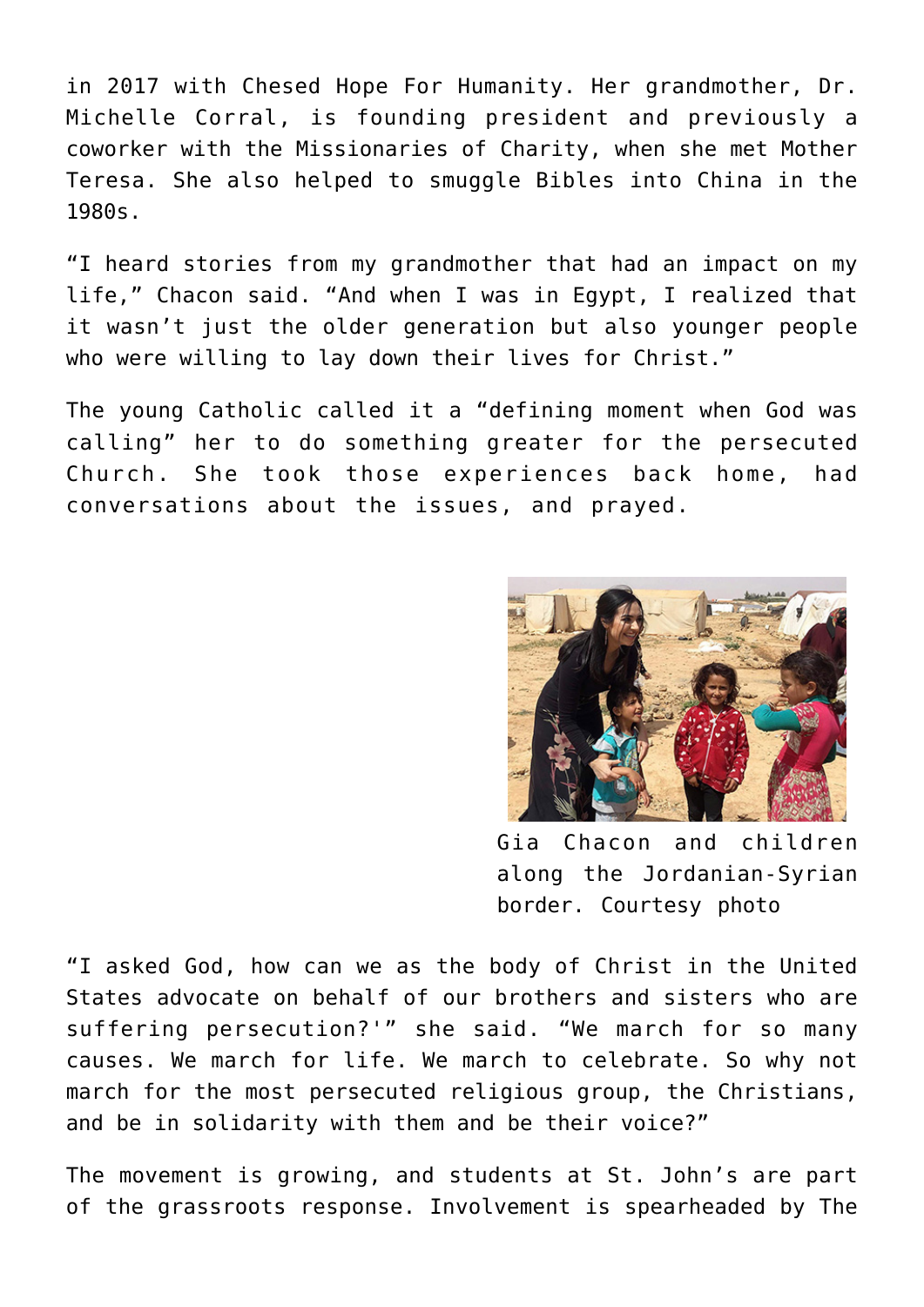Forerunners, their club named after St. John the Baptist, the forerunner of Jesus Christ.

"I think we are very interested in this because persecution has been stereotyped as a thing of the past when it's very much a modern day problem," said Gemma Clark, one of the leaders. "I was already aware of it because I follow some Catholic social media accounts."

This week, she presented a skit based on the beatitude "Blessed are the persecuted." Discussion included suicide bomber attacks on three churches in Sri Lanka on Easter Sunday and 3,500 Nigerian Christians who were killed in 2020.

"The students were surprised," she said, adding, "We have talked about every time we go to Sunday Mass and have the opportunity to receive Jesus, that we have gratitude for being able to practice our faith freely."

For the Martyrs' social media is reaching tens of thousands of Christians in all denominations.

"I want to educate them about how to become engaged in prayer and action," Chacon said.

Advocacy focuses on calling on our government to put pressure on governments around the world that are persecuting Christians, and to take action to fight against religious extremist groups doing the same.

"We supplied aid in small projects like Operation Christmas that presented gifts to Armenian children displaced by a recent war that was fueled by religious extremism," Chacon said. "We're also raising funds for Christians in Afghanistan."

Holdren praised young people for becoming engaged.

"It's difficult for them to imagine living in a place where we could die for our faith," he said.